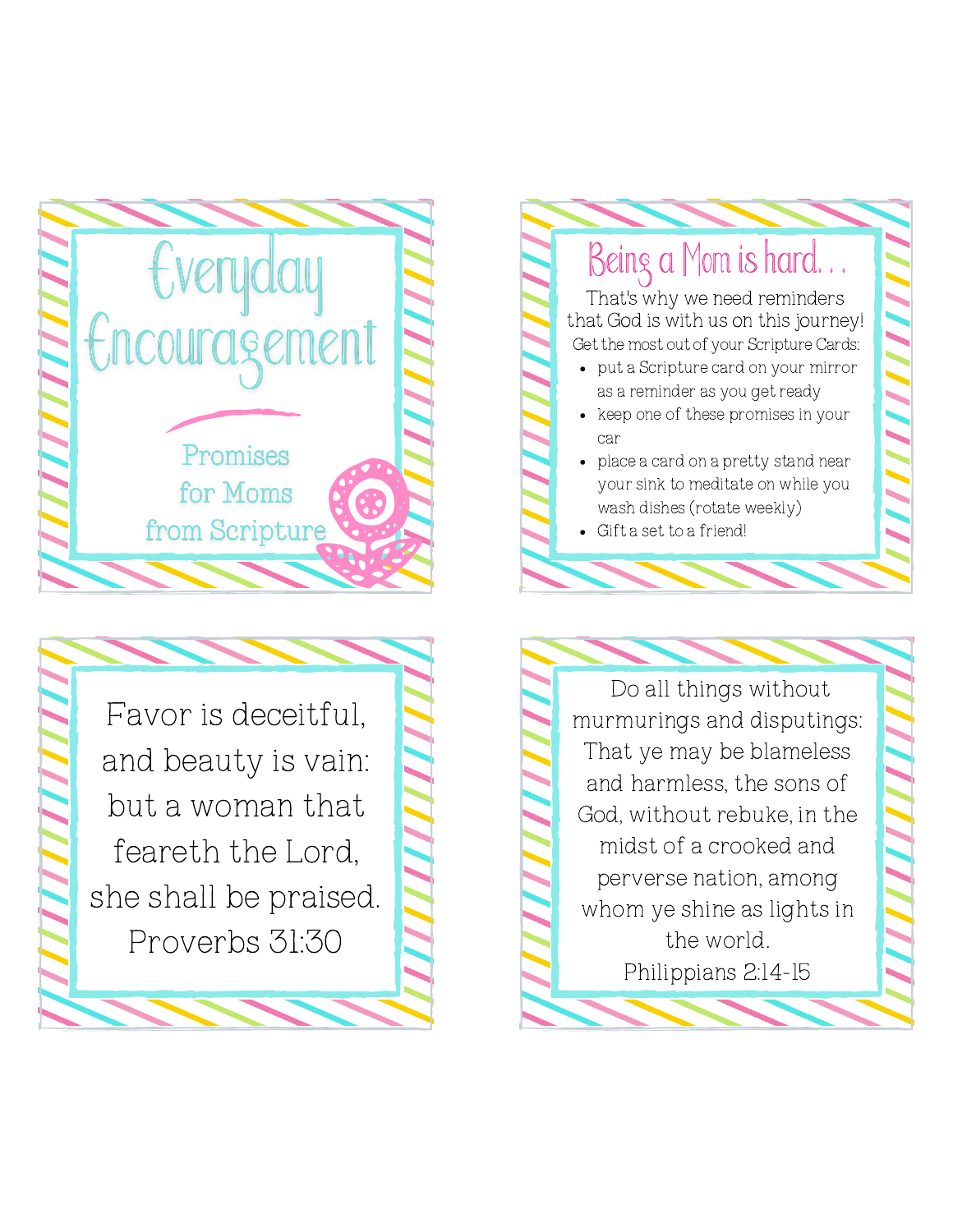And let us not be weary in well doing: for in due season we shall reap, if we faint not. Galatians 6:9

For we are His workmanship, created in Christ Jesus unto good works, which God hath before ordained that we should walk in them. Ephesians 2:10

Every wise woman buildeth her house: but the foolish plucketh it down with her hands. Proverbs 14:1

And these words, which I command thee this day, shall be in thine heart: And thou shalt teach them diligently unto thy children, and shalt talk of them when thou sittest in thine house, and when thou walkest by the way, and when thou liest down, and when thou risest up. Deuteronomy 6:6-7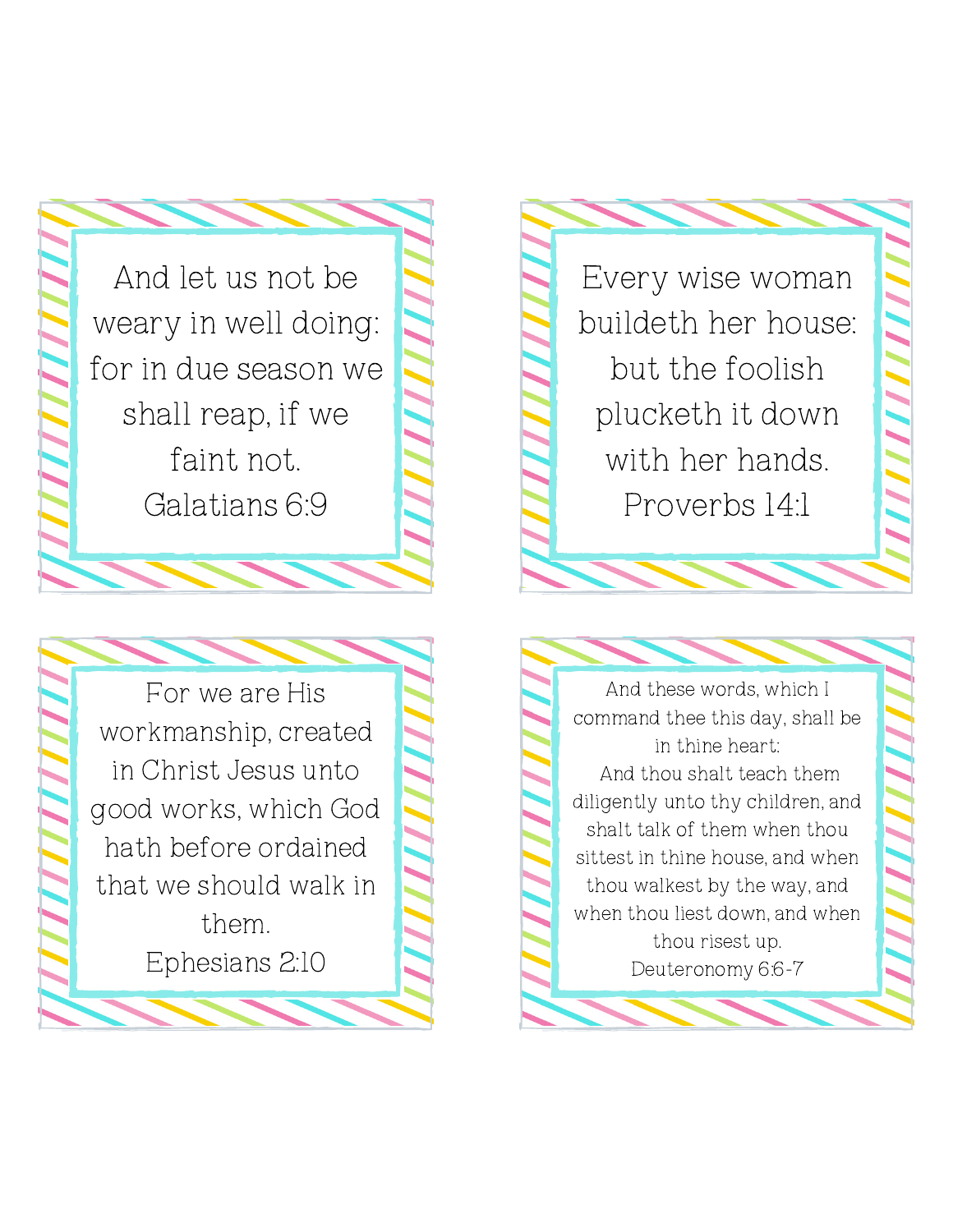

reward.

Psalm 127:3

Let all your things be done with charity. 1 Corinthians 1 6:1 4

So teach us to n u m b e r o u r d a y s, that we may apply our hearts unto wisdom. Psalm 90:12